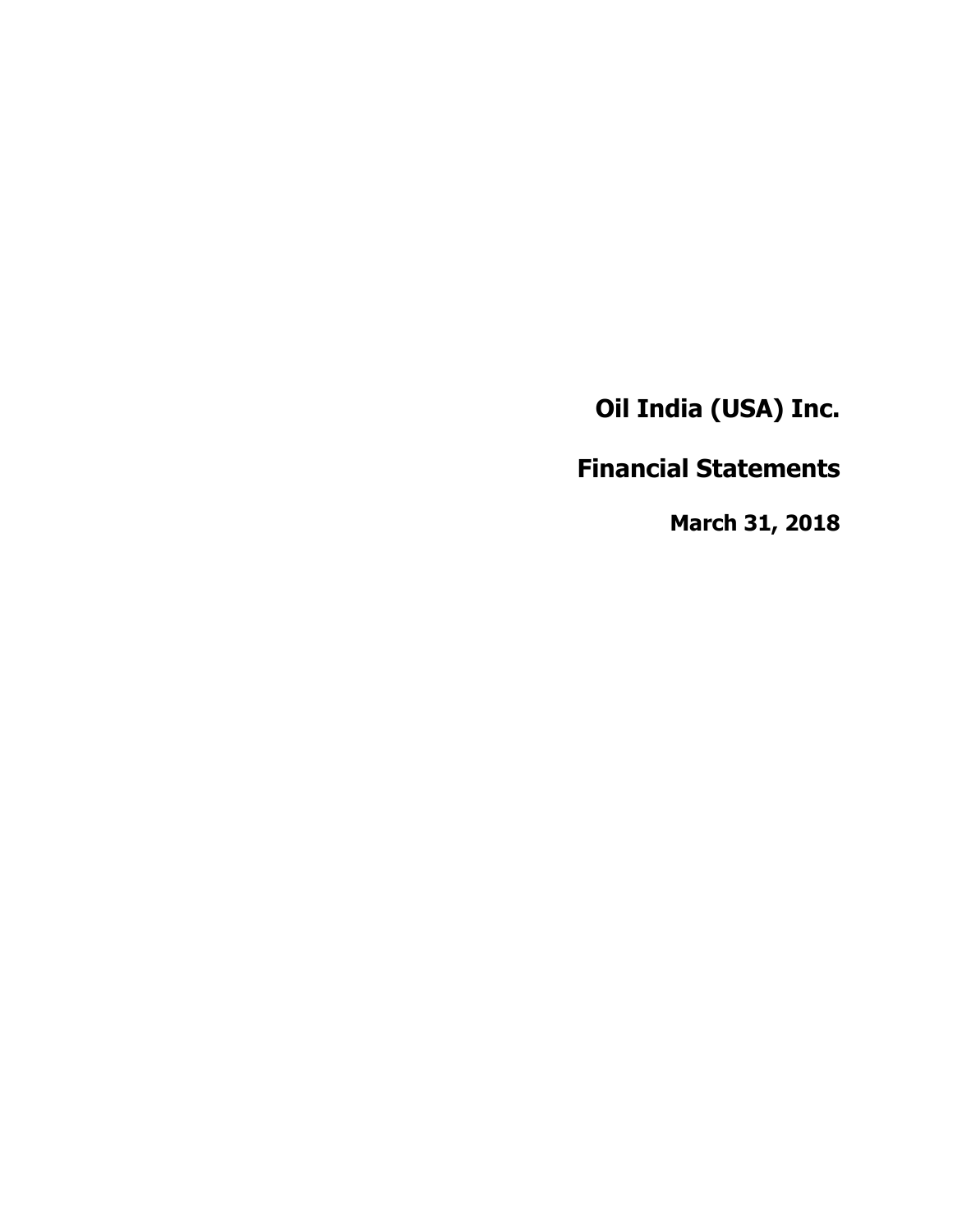# March 31, 2018

# Table of Contents

# $Page(s)$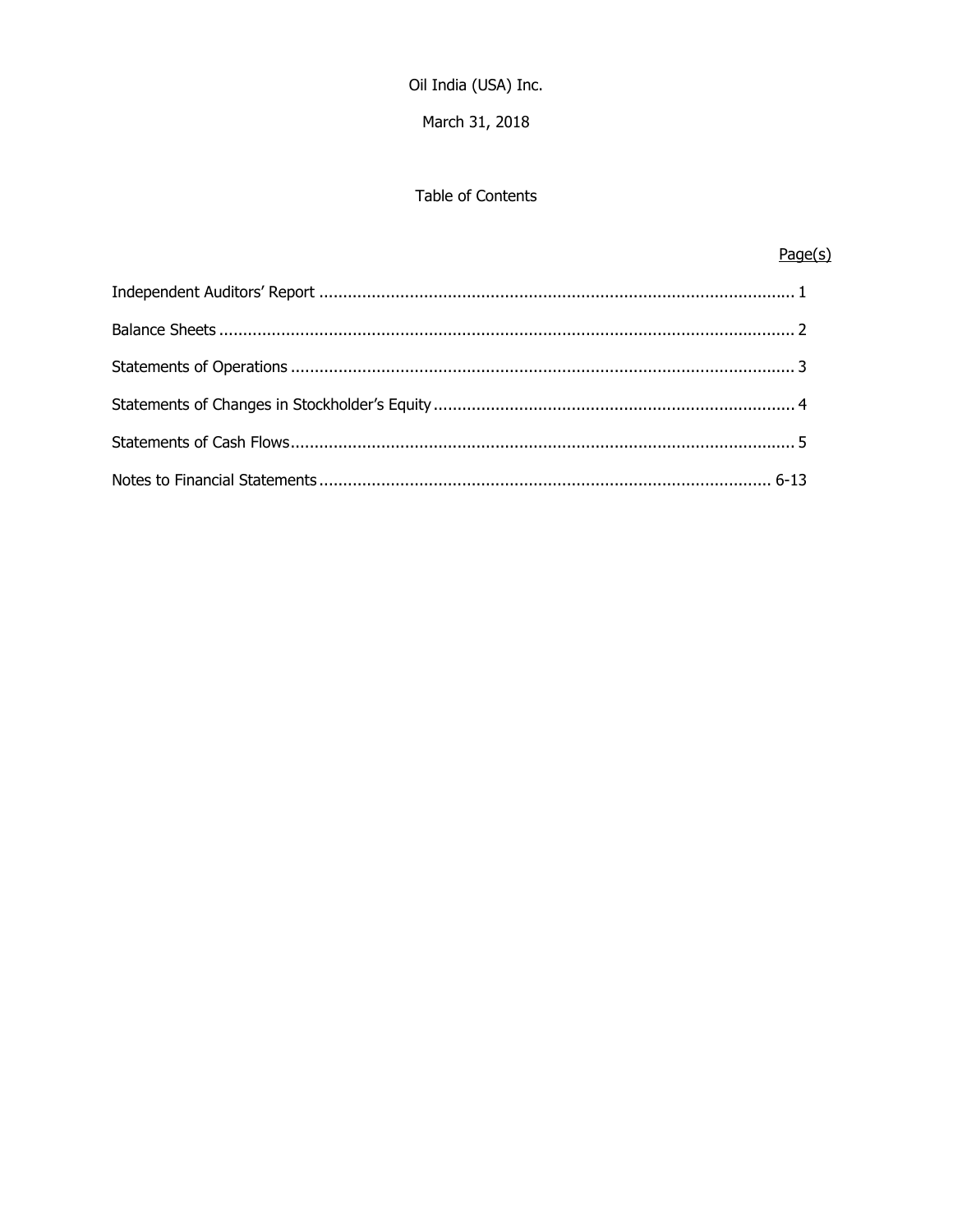

PANNELL | CPAs & Professional Advisors<br>5847 San Felipe St., Suite 2600 KERR Houston, Texas 77057-3000

# **Independent Auditors' Report**

To the Board of Directors and Stockholder of Oil India (USA) Inc.

We have audited the accompanying financial statements of Oil India (USA) Inc. (a Texas corporation), which comprise the balance sheets as of March 31, 2018 and 2017, and the related statements of operations, changes in stockholder's equity, and cash flows for the years then ended, and the related notes to the financial statements.

# **Management's Responsibility for the Financial Statements**

Management is responsible for the preparation and fair presentation of these financial statements in accordance with U.S. generally accepted accounting principles; this includes the design, implementation, and maintenance of internal control relevant to the preparation and fair presentation of financial statements that are free from material misstatement, whether due to fraud or error.

# **Auditors' Responsibility**

Our responsibility is to express an opinion on these financial statements based on our audits. We conducted our audits in accordance with U.S. generally accepted auditing standards. Those standards require that we plan and perform the audits to obtain reasonable assurance about whether the financial statements are free from material misstatement.

An audit involves performing procedures to obtain audit evidence about the amounts and disclosures in the financial statements. The procedures selected depend on the auditors' judgment, including the assessment of the risks of material misstatement of the financial statements, whether due to fraud or error. In making those risk assessments, the auditor considers internal control relevant to the entity's preparation and fair presentation of the financial statements in order to design audit procedures that are appropriate in the circumstances, but not for the purpose of expressing an opinion on the effectiveness of the entity's internal control. Accordingly, we express no such opinion. An audit also includes evaluating the appropriateness of accounting policies used and the reasonableness of significant accounting estimates made by management, as well as evaluating the overall presentation of the financial statements.

We believe that the audit evidence we have obtained is sufficient and appropriate to provide a basis for our audit opinion.

# **Opinion**

In our opinion, the financial statements referred to above, present fairly, in all material respects, the financial position of Oil India (USA) Inc. as of March 31, 2018 and 2017, and the results of its operations and its cash flows for the years then ended in accordance with U.S generally accepted accounting principles.

Pannell Kerr Forster y Texas, A.C.

May 16, 2018



Member of PKF International Limited, a network of legally independent firms.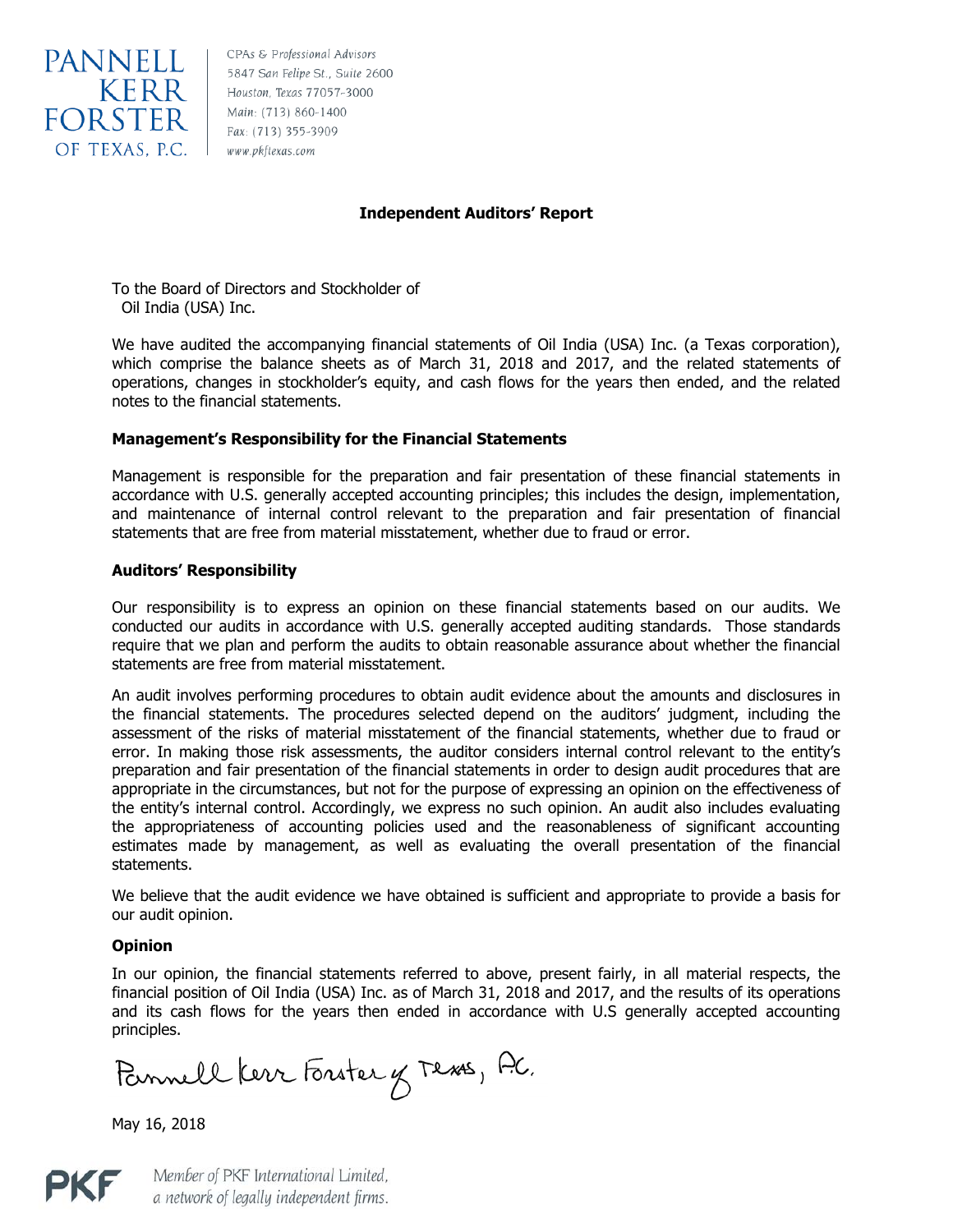# Balance Sheets

|                                                                                                                                                                                                                                                                       |                                                                                  | March 31,                                                                        |
|-----------------------------------------------------------------------------------------------------------------------------------------------------------------------------------------------------------------------------------------------------------------------|----------------------------------------------------------------------------------|----------------------------------------------------------------------------------|
|                                                                                                                                                                                                                                                                       | 2018                                                                             | 2017                                                                             |
| <b>Assets</b>                                                                                                                                                                                                                                                         |                                                                                  |                                                                                  |
| Current assets<br>Cash and cash equivalents<br>Cash and cash equivalents - term deposit<br>Accounts receivable - oil and natural gas<br>Income tax receivable                                                                                                         | \$<br>2,166,581<br>2,500,000<br>909,852                                          | 1,978,558<br>\$<br>852,104<br>16,030                                             |
| Total current assets                                                                                                                                                                                                                                                  | 5,576,433                                                                        | 2,846,692                                                                        |
| Oil and natural gas properties, successful efforts method<br>Evaluated property<br>Leasehold costs<br>Drilling costs<br>Completion costs<br>Production equipment<br>Unevaluated leasehold costs                                                                       | 26,170,493<br>37,739,381<br>55,975,336<br>12,357,572<br>1,931,747<br>134,174,529 | 23,049,382<br>37,993,481<br>56,301,979<br>11,427,880<br>5,969,840<br>134,742,562 |
| Accumulated depletion, depreciation and amortization                                                                                                                                                                                                                  | (79, 342, 170)                                                                   | (70, 637, 269)                                                                   |
| Oil and natural gas properties, net                                                                                                                                                                                                                                   | 54,832,359                                                                       | 64,105,293                                                                       |
| Office furniture and equipment, net                                                                                                                                                                                                                                   | 9,044                                                                            | 19,664                                                                           |
| <b>Total assets</b>                                                                                                                                                                                                                                                   | \$<br>60,417,836                                                                 | \$<br>66,971,649                                                                 |
| <b>Liabilities and Stockholder's Equity</b>                                                                                                                                                                                                                           |                                                                                  |                                                                                  |
| <b>Current liabilities</b><br>Accounts payable<br><b>Accrued liabilities</b><br>Payable to Parent                                                                                                                                                                     | \$<br>539,053<br>270,737<br>27,922                                               | 557,076<br>\$<br>402,473<br>168,650                                              |
| <b>Total current liabilities</b>                                                                                                                                                                                                                                      | 837,712                                                                          | 1,128,199                                                                        |
| Asset retirement obligations                                                                                                                                                                                                                                          | 1,673,014                                                                        | 1,602,372                                                                        |
| <b>Total liabilities</b>                                                                                                                                                                                                                                              | 2,510,726                                                                        | 2,730,571                                                                        |
| Commitments and contingencies                                                                                                                                                                                                                                         |                                                                                  |                                                                                  |
| Stockholder's equity<br>Common stock \$0.01 par value; 12,000,000,000 and<br>3,500,000,000 shares authorized, 11,110,000,000<br>2,110,000,000 issued and outstanding as<br>of March 31, 2018 and 2017, respectively<br>Additional paid in capital<br>Retained deficit | 111,100,000<br>(53, 192, 890)                                                    | 21,100,000<br>90,000,000<br>(46,858,922)                                         |
| Total stockholder's equity                                                                                                                                                                                                                                            | 57,907,110                                                                       | 64,241,078                                                                       |
| Total liabilities and stockholder's equity                                                                                                                                                                                                                            | 60,417,836                                                                       | 66,971,649                                                                       |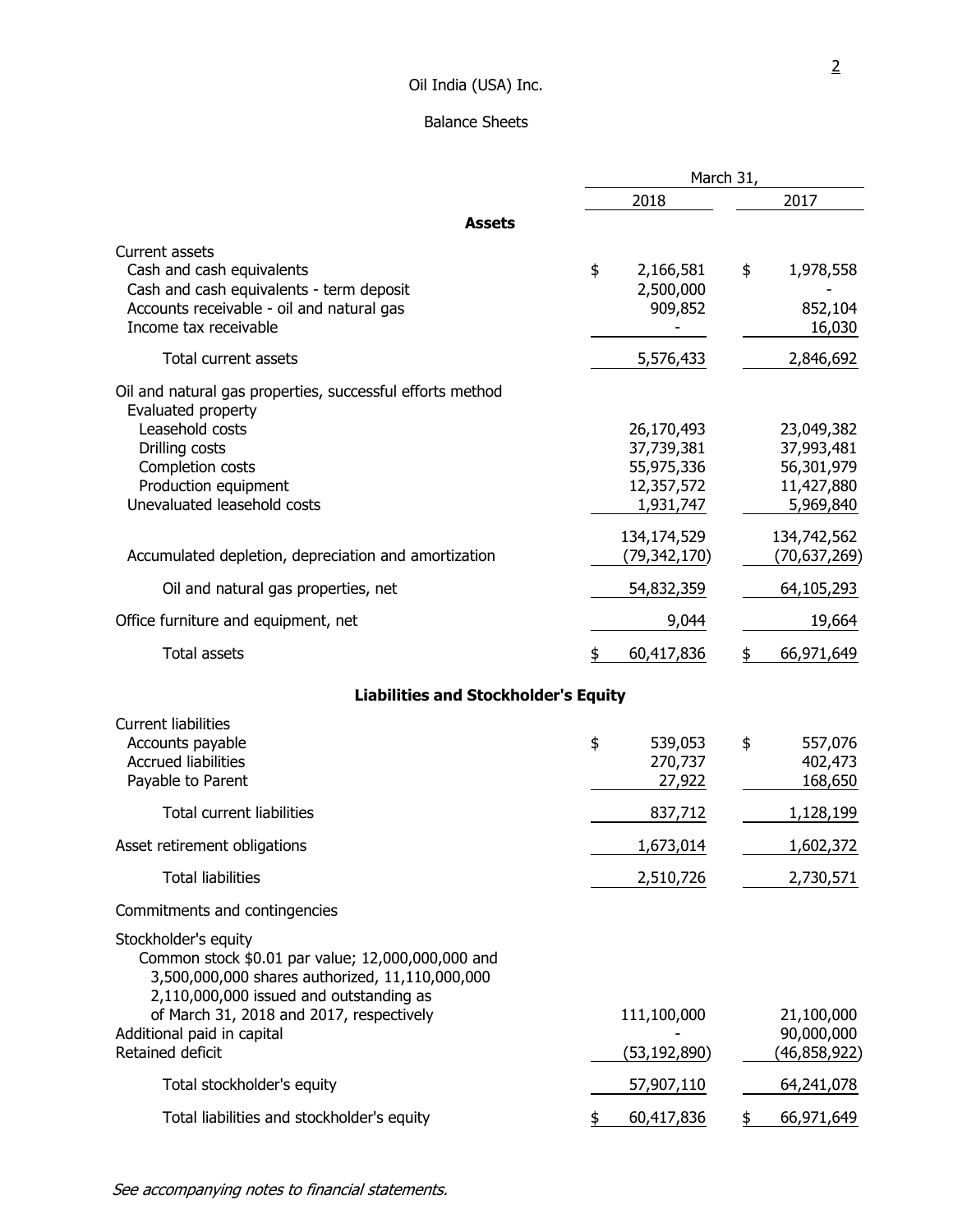# Statements of Operations

|                                                    | Year Ended March 31, |             |    |               |  |  |
|----------------------------------------------------|----------------------|-------------|----|---------------|--|--|
|                                                    |                      | 2018        |    | 2017          |  |  |
| Oil and natural gas revenues                       | \$                   | 6,348,324   | \$ | 8,262,994     |  |  |
| Operating expenses                                 |                      |             |    |               |  |  |
| Lease operating                                    |                      | 1,717,885   |    | 2,360,502     |  |  |
| Production taxes                                   |                      | 87,281      |    | 295,396       |  |  |
| Marketing and distribution                         |                      | 661,970     |    | 830,238       |  |  |
| Depletion, depreciation and amortization           |                      | 8,708,137   |    | 13,237,412    |  |  |
| Abandonment of expired leases                      |                      | 830,484     |    | 1,292,914     |  |  |
| Accretion expense                                  |                      | 62,236      |    | 57,946        |  |  |
| General and administrative                         |                      | 700,576     |    | 839,528       |  |  |
| Total operating expenses                           |                      | 12,768,569  |    | 18,913,936    |  |  |
| Loss from operations                               |                      | (6,420,245) |    | (10,650,942)  |  |  |
| Other income (expense)                             |                      |             |    |               |  |  |
| Interest expense                                   |                      |             |    | (1, 154, 200) |  |  |
| Interest expense capitalized                       |                      |             |    | 100,781       |  |  |
| Loss on disposal of office furniture and equipment |                      | (5, 584)    |    |               |  |  |
| Gain on sale of oil and natural gas properties     |                      | 91,832      |    |               |  |  |
| Other expense                                      |                      | 29          |    |               |  |  |
| Total other income (expense), net                  |                      | 86,277      |    | (1,053,419)   |  |  |
| Loss before income tax expense                     |                      | (6,333,968) |    | (11,704,361)  |  |  |
| Income tax expense                                 |                      |             |    |               |  |  |
| Net loss                                           |                      | (6,333,968) | \$ | (11,704,361)  |  |  |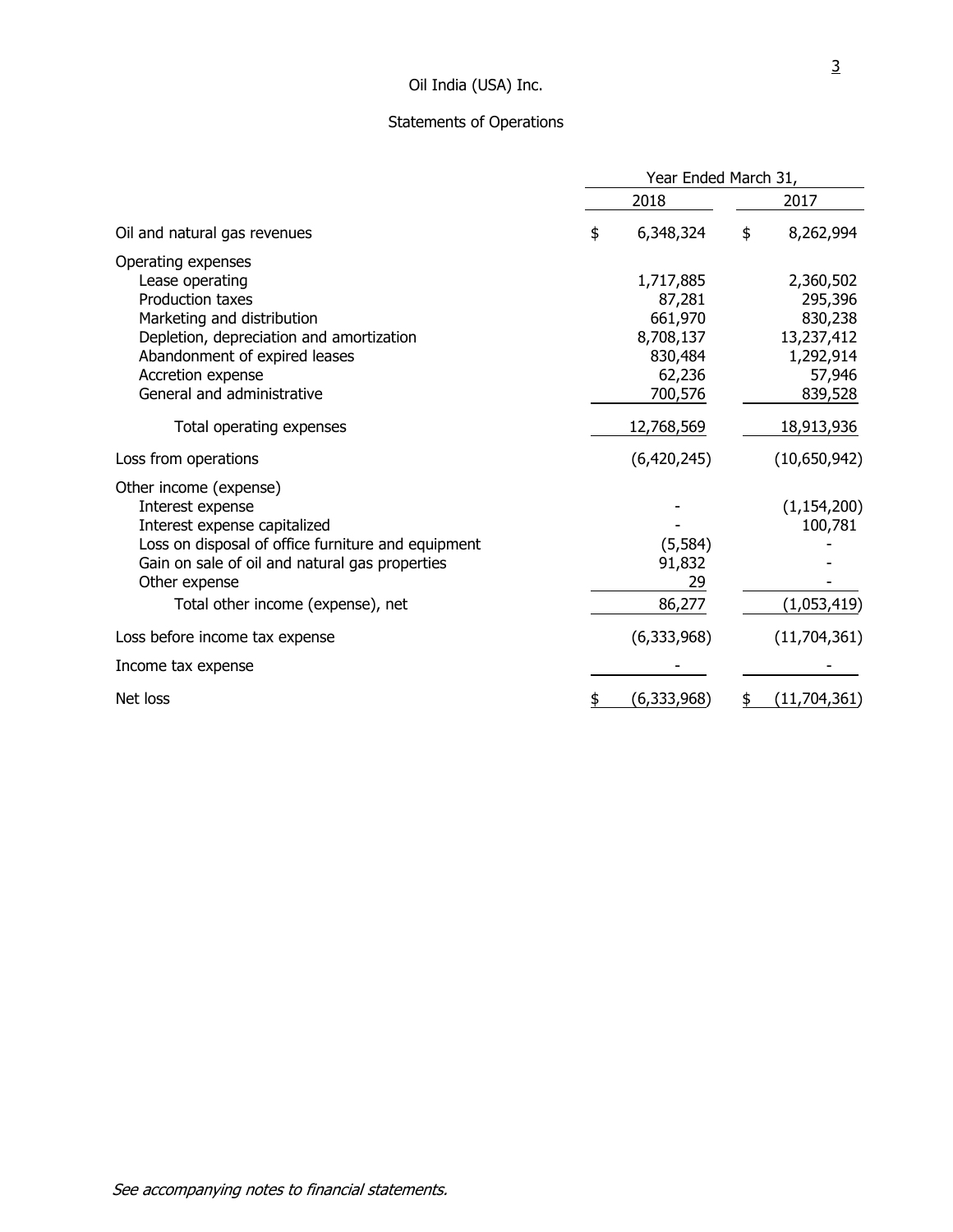# Statements of Changes in Stockholder's Equity

# For the Years Ended March 31, 2018 and 2017

|                                          | Common Stock   |                  |                               |                      | Total                   |
|------------------------------------------|----------------|------------------|-------------------------------|----------------------|-------------------------|
|                                          | <b>Shares</b>  | Amount           | Additional<br>Paid-In Capital | Retained<br>Deficit  | Stockholder's<br>Equity |
| Balance, March 31, 2016                  | 2,110,000,000  | \$<br>21,100,000 | \$<br>۰                       | \$<br>(35, 154, 561) | \$<br>(14,054,561)      |
| Contribution                             |                |                  | 90,000,000                    |                      | 90,000,000              |
| Net loss                                 |                |                  |                               | (11,704,361)         | (11,704,361)            |
| Balance, March 31, 2017                  | 2,110,000,000  | 21,100,000       | 90,000,000                    | (46,858,922)         | 64,241,078              |
| Issuance of common stock<br>at par value | 9,000,000,000  | 90,000,000       | (90,000,000)                  |                      |                         |
| Net loss                                 |                |                  |                               | (6, 333, 968)        | (6,333,968)             |
| Balance, March 31, 2018                  | 11,110,000,000 | 111,100,000      |                               | (53, 192, 890)       | 57,907,110              |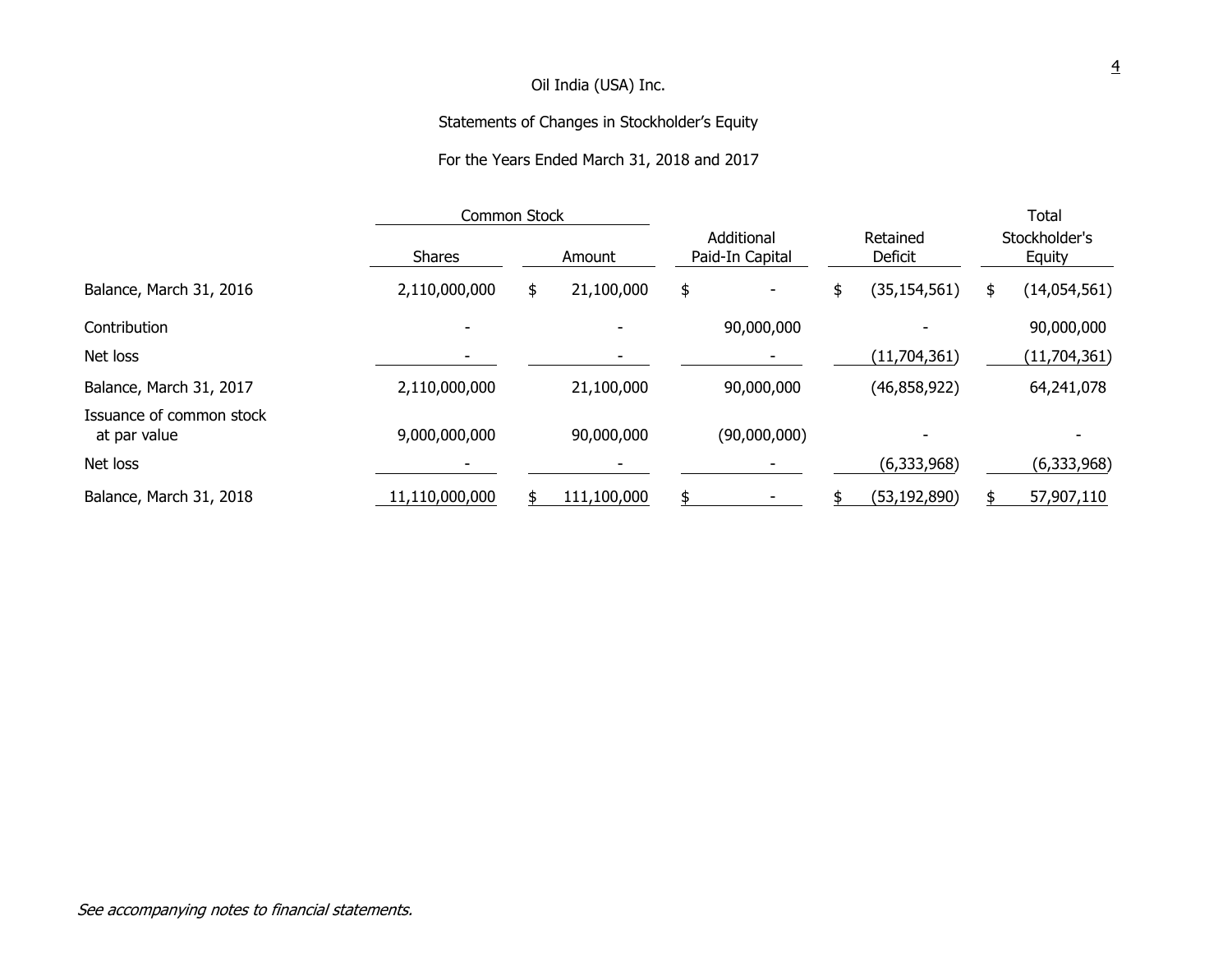# Statements of Cash Flows

|                                                                                                                                                                                                                                                                                                  | Year Ended March 31, |                                                      |           |                                                   |
|--------------------------------------------------------------------------------------------------------------------------------------------------------------------------------------------------------------------------------------------------------------------------------------------------|----------------------|------------------------------------------------------|-----------|---------------------------------------------------|
|                                                                                                                                                                                                                                                                                                  |                      | 2018                                                 |           | 2017                                              |
| Cash flows from operating activities:<br>Net loss<br>Adjustments to reconcile net loss to net cash<br>provided by operating activities:                                                                                                                                                          | \$                   | (6,333,968)                                          | \$        | (11,704,361)                                      |
| Depletion, depreciation and amortization<br>Abandonment of expired leases<br>Accretion expense<br>Loss on disposal of office furniture and equipment<br>Gain on sale of oil and natural gas properties<br>Changes in operating assets and liabilities                                            |                      | 8,708,137<br>830,484<br>62,236<br>5,584<br>(91, 832) |           | 13,237,412<br>1,292,914<br>57,946                 |
| Accounts receivable - oil and natural gas<br>Accounts payable                                                                                                                                                                                                                                    |                      | (41, 718)<br>77,302                                  |           | (454, 942)<br>(218, 446)                          |
| <b>Accrued liabilities</b>                                                                                                                                                                                                                                                                       |                      | (131,736)                                            |           | 68,589                                            |
| Net cash provided by operating activities                                                                                                                                                                                                                                                        |                      | 3,084,489                                            |           | 2,279,112                                         |
| Cash flows from investing activities:<br>Acquisition of oil and natural gas properties<br>Change in capital expenditure accrual<br>Acquisition of office furniture and equipment<br>Proceeds from sale of office furniture and equipment<br>Proceeds from sale of oil and natural gas properties |                      | (362, 213)<br>(95, 325)<br>1,800<br>200,000          |           | (3,098,585)<br>(155, 825)<br>(715)<br>494,347     |
| Net cash used in investing activities                                                                                                                                                                                                                                                            |                      | (255,738)                                            |           | (2,760,778)                                       |
| Cash flows from financing activities:<br>Borrowing from (repayments to) Parent, net<br>Proceeds from line of credit<br>Repayment of line of credit<br>Contribution                                                                                                                               |                      | (140, 728)                                           |           | 72,909<br>2,000,000<br>(90,000,000)<br>90,000,000 |
| Net cash provided by (used in) financing activities                                                                                                                                                                                                                                              |                      | (140, 728)                                           |           | 2,072,909                                         |
| Net increase in cash and cash equivalents                                                                                                                                                                                                                                                        |                      | 2,688,023                                            |           | 1,591,243                                         |
| Cash and cash equivalents - beginning of year                                                                                                                                                                                                                                                    |                      | 1,978,558                                            |           | <u>387,315</u>                                    |
| Cash and cash equivalents - end of year                                                                                                                                                                                                                                                          |                      | 4,666,581                                            |           | 1,978,558                                         |
| Supplemental cash flow information:<br>Cash paid for interest, net of amount capitalized                                                                                                                                                                                                         | \$                   |                                                      | \$        | 1,078,351                                         |
| Supplemental non-cash investing activities:<br>ARO liabilities incurred and revisions to estimates                                                                                                                                                                                               | \$                   | 8,406                                                | \$        | 131,111                                           |
| Issuance of common stock at par value                                                                                                                                                                                                                                                            | \$                   | 90,000,000                                           | <u>\$</u> |                                                   |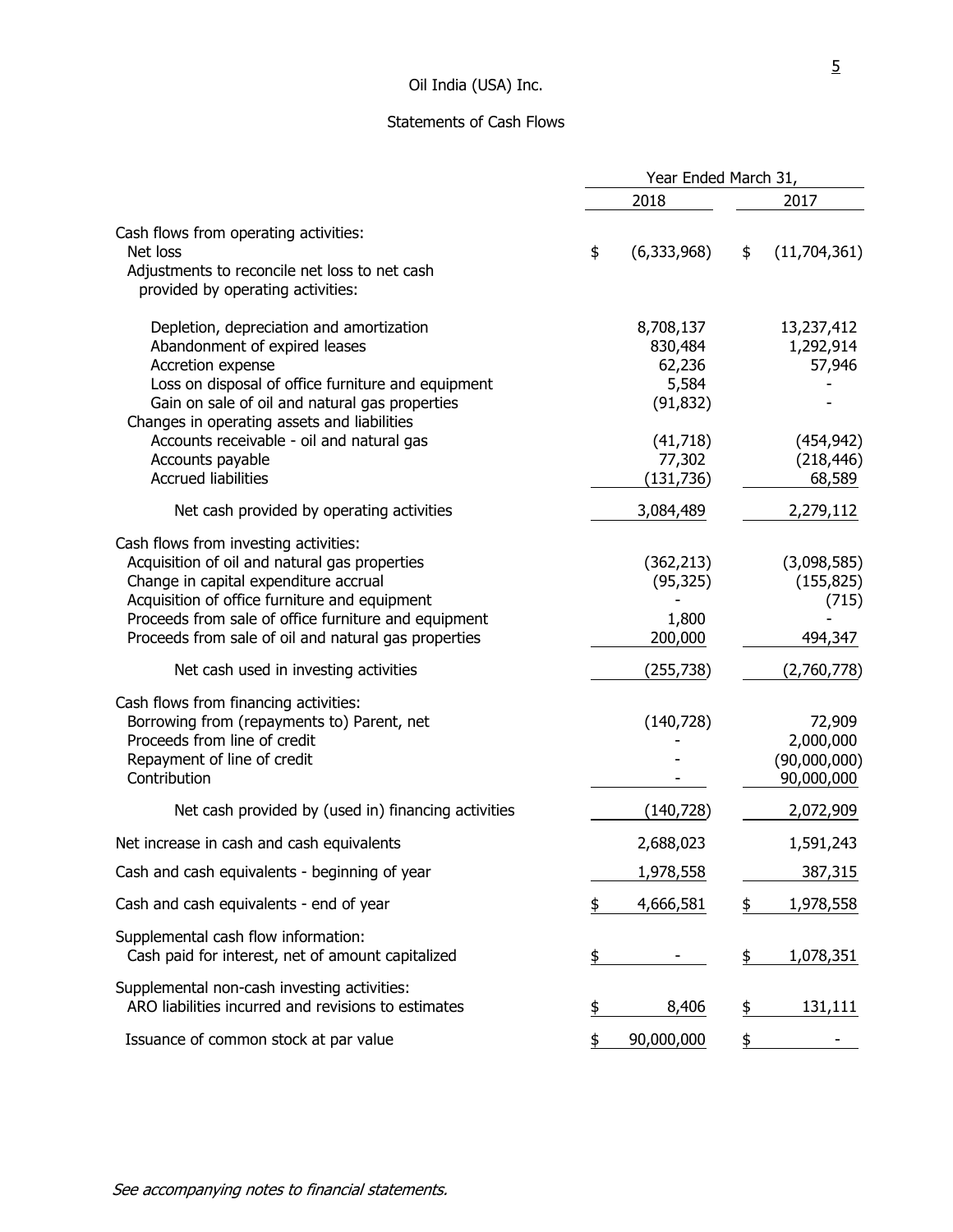March 31, 2018

# **Note 1 - Nature of Operations**

### **Background**

Oil India (USA) Inc. (the "Company") was formed on September 26, 2012 as a Texas corporation. The Company is a wholly-owned subsidiary of Oil India Limited (the "Parent"). The Company is a petroleum exploration and production company engaged in the acquisition, exploration, and development of properties for the production of crude oil and natural gas from underground reservoirs.

On October 4, 2012, the Company entered into a purchase and participation agreement (the "Agreement") with Carrizo Oil & Gas, Inc. and one of its affiliates (collectively, "Carrizo") to acquire a 20% working interest in oil and natural gas properties located in the Niobrara Formation area in Weld, Morgan, and Adams counties of the State of Colorado.

# **Note 2 - Summary of Significant Accounting Policies**

### Cash and cash equivalents

Cash and cash equivalents include all highly liquid investments with original maturities of three months or less from the date of purchase.

#### Oil and natural gas properties

The Company uses the successful efforts method of accounting for oil and natural gas producing activities. Costs to acquire mineral interests in oil and natural gas properties, costs to drill and equip exploratory wells that find proved reserves, costs to drill and equip development wells, and related asset retirement costs are capitalized. With respect to amounts paid by the Company for its carry obligation, they are recorded to oil and natural gas properties in cost categories incurred as tangible and intangible drilling costs, completion costs and production equipment. Additionally, interest costs, if appropriate, are capitalized to oil and natural gas properties during the period that unevaluated leasehold costs and costs of wells in progress are undergoing development and preparation for their intended use until reserves have been identified. Costs to drill exploratory wells that do not find proved reserves, geological and geophysical costs, and costs of carrying and retaining unproved properties are expensed.

Capitalized costs of producing oil and natural gas properties, after considering estimated residual salvage values, are depreciated and depleted on a field level (common reservoir) using the unit-of-production method using proved producing oil and natural gas reserves. Evaluated oil and natural gas leasehold costs are depleted using the units-of-production method based on total proved oil and natural gas reserves. Unevaluated property costs, costs of wells in progress and related capitalized interest costs, if any, are excluded from the depletable base until the related costs are considered developed or until proved reserves are found.

Upon sale or retirement of a complete unit of a proved property, the cost and related accumulated depletion, depreciation and amortization are eliminated from the property accounts, and the resulting gain or loss is recognized in the statements of operations. On the retirement or sale of a partial unit of proved property, the cost and related accumulated depletion, depreciation and amortization apportioned to the interest retired or sold are eliminated from the property accounts, and the resulting gain or loss is recognized in the statements of operations.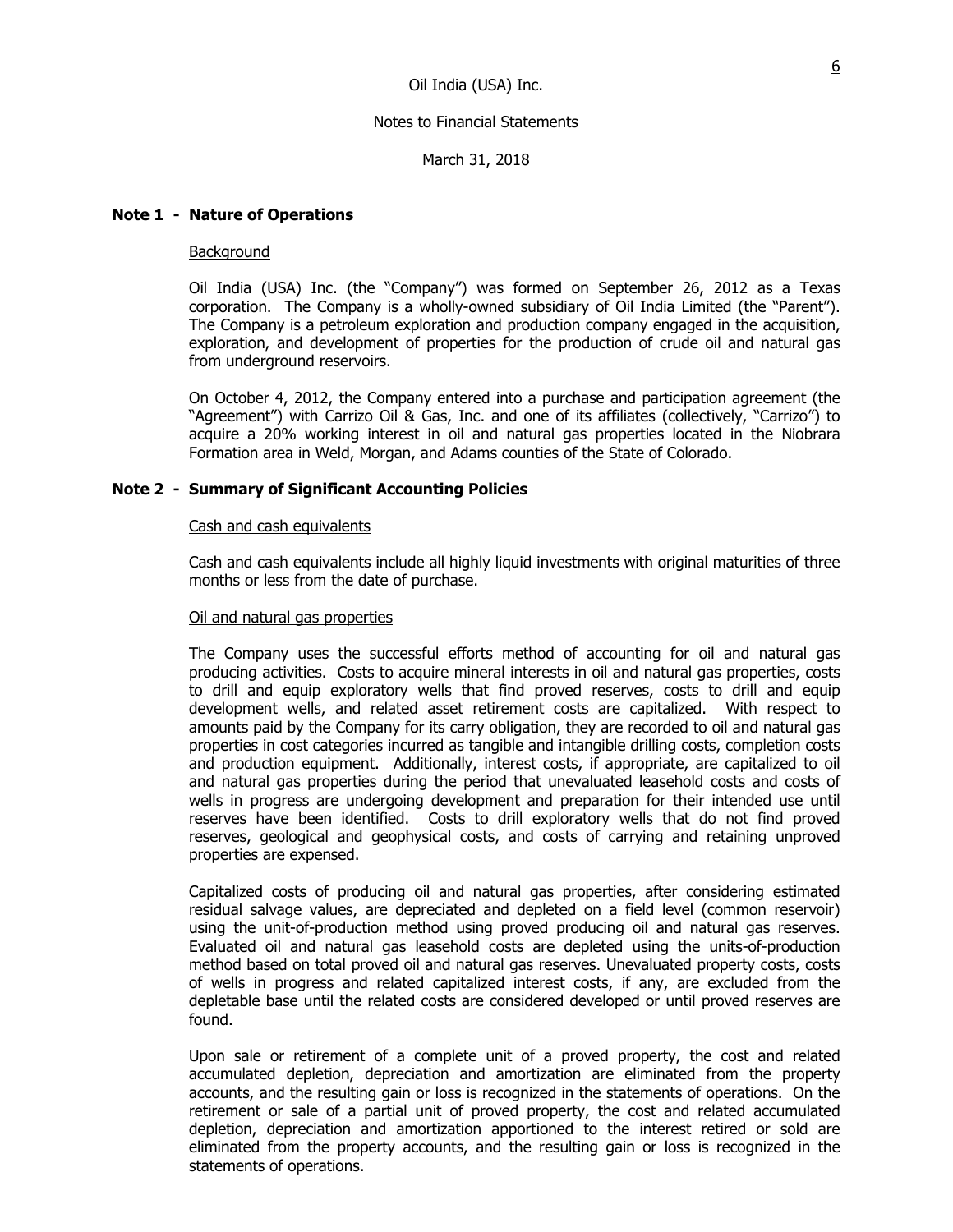March 31, 2018

# **Note 2 - Summary of Significant Accounting Policies (Continued)**

#### Oil and natural gas properties (continued)

Upon sale of an entire interest in an unevaluated property, gain or loss on the sale is recognized, taking into consideration the amount of any recorded impairment if the property had been assessed individually. If a partial interest in an unproved property is sold, the amount received is treated as a reduction of the cost of the interest retained.

Evaluated oil and natural gas properties are reviewed for impairment whenever events or changes in circumstances indicate that the carrying amounts may not be recoverable, which is generally performed at the field level. Assets are grouped at the lowest level for which there is identifiable cash flows that are largely independent of the cash flows of other groups of assets. Estimates of future undiscounted net cash flows are determined by a third party petroleum engineering firm of the oil and natural gas properties to determine the recoverability of carrying amounts. If the net cost exceeds the undiscounted future net cash flows derived from risk adjusted total proved, probable, and possible reserves, then the fair value is determined using the discounted future net cash flows as the new carrying value with any excess net cost recorded as impairment with a corresponding amount recorded to accumulated depletion, depreciation and amortization. As of March 31, 2018 and 2017, no impairment of proved oil and natural gas properties is required.

Unevaluated oil and natural gas properties totaled \$1,931,747 and \$5,969,840 at March 31, 2018 and 2017, respectively. These properties are periodically assessed for impairment of value and a loss is recognized at the time of impairment by providing an impairment allowance. As unevaluated leases expire and are not renewed estimated costs of these leases are charged to abandonment expense. No impairment was required as of March 31, 2018 and 2017; however, abandonment of expired leases charged to expense totaled \$830,484 and \$1,292,914 for the years ended March 31, 2018 and 2017, respectively.

During the year ended March 31, 2018, the Company sold working interests in oil and natural gas properties generating total proceeds of \$200,000 and recorded a gain totaling \$91,832, included in gain on sale of natural gas properties in the accompanying statement of operations.

#### Asset retirement obligations

The Company records an asset retirement obligation for the abandonment of oil and natural gas producing properties (see Note 4). The asset retirement obligation is recorded at its estimated fair value on the date that the obligation is incurred and accretion expense is recognized over time as the discounted liability is accreted to its expected settlement value. Fair value is measured using expected future cash outflows which considers an estimate of the cost to plug and abandon wells (excluding salvage value), future inflation rates and is discounted at the Company's credit-adjusted risk-free interest rate. The fair value of the estimated asset retirement cost is capitalized as part of the carrying amount of the applicable proved oil and natural gas property and depleted with the corresponding proved oil and natural gas property using the unit-of-production method. Periodically the asset retirement obligation is re-measured to determine if a revision to the estimate is necessary with any revisions being recorded as an adjustment to oil and natural gas property.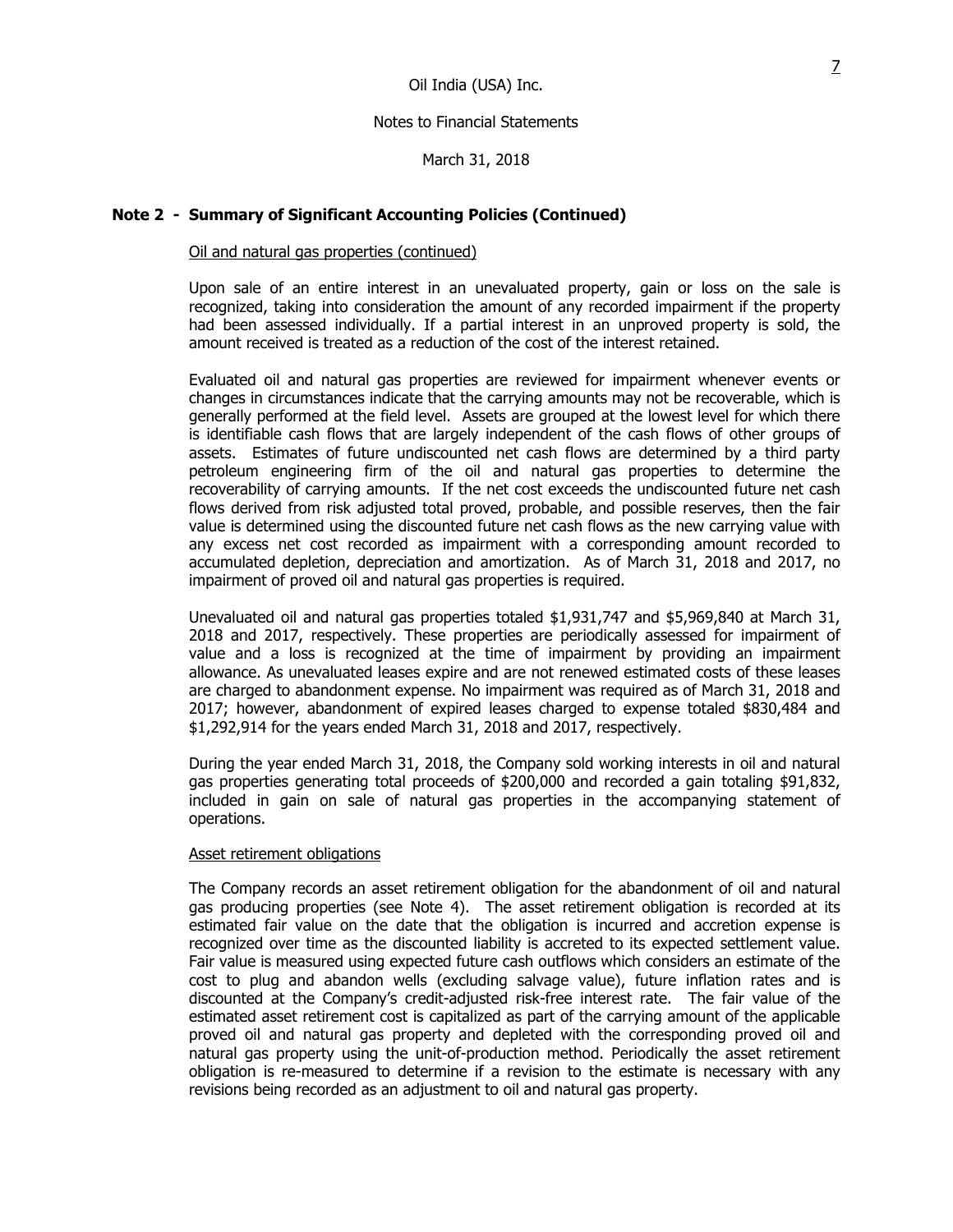March 31, 2018

# **Note 2 - Summary of Significant Accounting Policies (Continued)**

#### Concentrations of credit risk

Financial instruments, which potentially subject the Company to concentrations of credit risk, consist principally of cash, accounts receivable – oil and natural gas, and debt. The Company maintains its cash with financial institutions it believes have a high credit quality. The Company at times maintains bank deposits in excess of federally-insured limits. The possibility of a loss exists if the bank holding excess deposits was to fail. All of the Company's accounts receivable are from its operators of the Company's oil and natural gas properties resulting from oil and natural gas sales. To mitigate this credit risk, the Company closely monitors the payment history and credit worthiness of its operators.

#### Revenue recognition and natural gas imbalances

Revenues from the sale of crude oil and natural gas production are recognized when oil and natural gas is sold at a fixed and determinable price, delivery has occurred, title has transferred and collectability is reasonably assured, net of royalties. An accrual is recorded at each reporting period by estimating the oil and natural gas volumes produced and delivered, net of royalties, and the corresponding oil and natural gas prices for periods when actual production information is not available. Crude oil that remains within the field tanks that is not sold at each reporting period is considered not produced. The Company follows the sales method of accounting for oil and natural gas revenues whereby revenue is recognized for all oil and natural gas sold to purchasers, regardless of whether the sales are proportionate to the Company's ownership interest in the property. Production imbalances are recognized as an asset or liability to the extent that the Company has an imbalance on a specific property that is in excess of its remaining proved oil and natural gas reserves. Oil and natural gas sales volumes are not significantly different from the Company's share of production and as of March 31, 2018 and 2017, the Company did not have any material production imbalances.

#### Fair value of financial instruments

The Company measures fair value in accordance with Financial Accounting Standards Board Accounting Standards Codification ("ASC") Topic 820, "Fair Value Measurements and Disclosures ("FASB")," which defines fair value, establishes a framework for measuring fair value, establishes a fair value hierarchy based on the quality of inputs used to measure fair value and enhances disclosure requirements for fair value measurements.

A three-level valuation hierarchy for disclosure of fair value measurements categorizes assets and liabilities measured at fair value into one of three different levels depending on the observability of the inputs employed in the measurement. Level 1 inputs include observable inputs such as quoted prices in active markets at the measurement date for identical, unrestricted assets or liabilities. Level 2 inputs include inputs that are observable directly or indirectly such as quoted prices in markets that are not active, or inputs which are observable, either directly or indirectly, for substantially the full term of the asset or liability. Level 3 inputs include unobservable inputs for which there is little or no market data and which the Company makes its own assumptions about how market participants would price the assets and liabilities.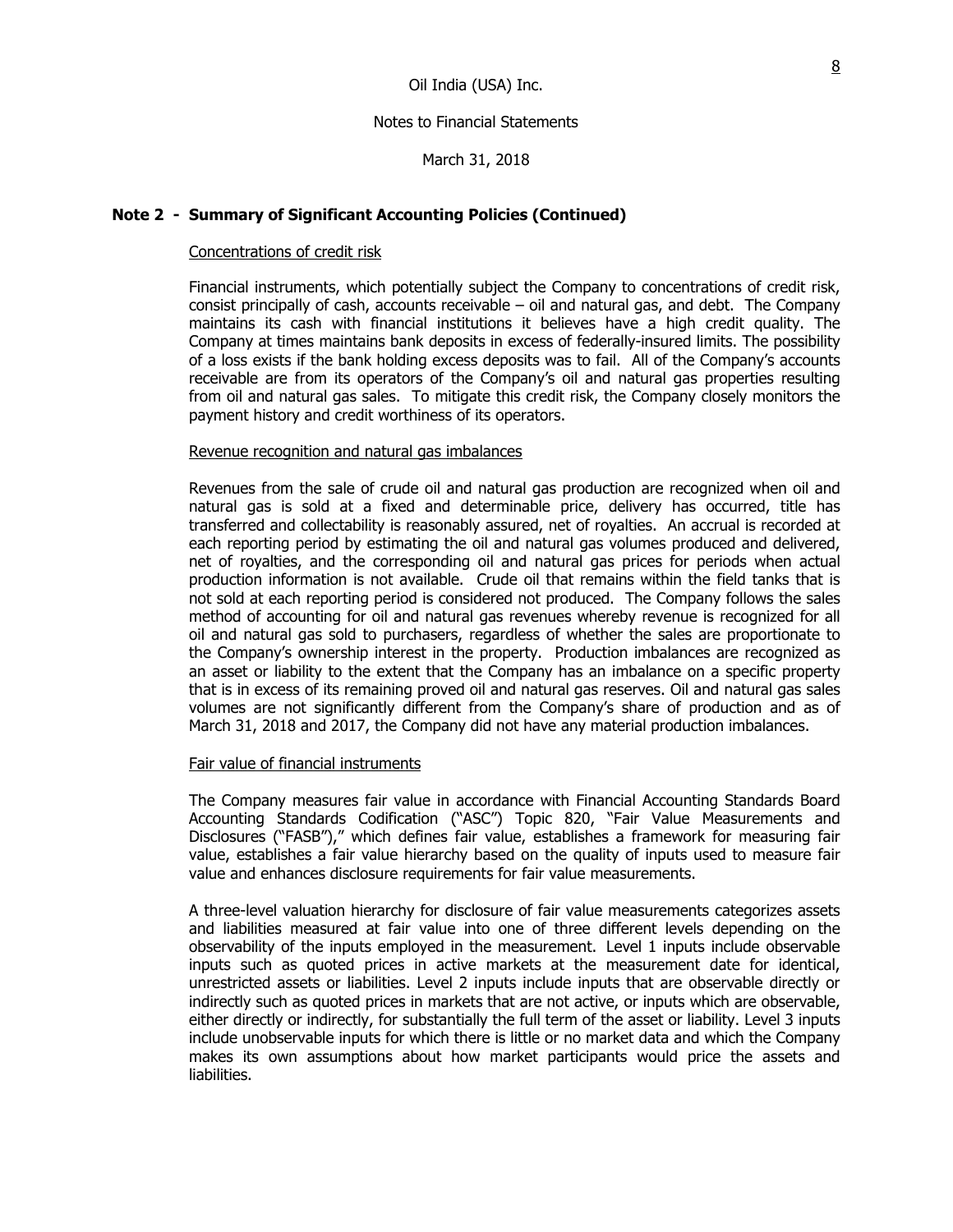March 31, 2018

# **Note 2 - Summary of Significant Accounting Policies (Continued)**

### Fair value of financial instruments (continued)

The Company's financial instruments are cash and cash equivalents, accounts receivable and accounts payable. The recorded values of cash and cash equivalents, accounts receivable and accounts payable approximate their fair values based on their short-term nature.

#### Use of estimates

The preparation of financial statements in conformity with U.S. generally accepted accounting principles requires management to make estimates and assumptions that affect the reported amounts of assets and liabilities and disclosure of contingent assets and liabilities at the date of the financial statements and the reported amounts of revenues and expenses during the reporting period. Actual results could differ from those estimates. Management believes that these estimates and assumptions provide a reasonable basis for the fair presentation of the financial statements.

Significant estimates include volumes of oil and natural gas reserves used in calculating depletion, depreciation and amortization of oil and natural gas properties, future net revenues and abandonment obligations, impairment of developed and undeveloped properties, the collectability of outstanding accounts receivable, contingencies, and the results of any current and future litigation. Oil and natural gas reserve estimates, which are the basis for unit-ofproduction depletion and depreciation, have numerous inherent uncertainties. The accuracy of any reserve estimate is a function of the quality of available data and of engineering and geological interpretation and judgment. Subsequent drilling results, testing, and production may justify revision of such estimates. Accordingly, reserve estimates are often different from the quantities of oil and natural gas that are ultimately recovered. In addition, reserve estimates are sensitive to changes in wellhead prices of crude oil and natural gas. Such prices have been volatile in the past and can be expected to be volatile in the future.

The Company's significant estimates are based on current assumptions that may be materially affected by changes to future economic conditions, such as the market prices received for sales of volumes of oil and natural gas, and are primarily based upon the data and information received from the operators. Future changes in these assumptions may affect these estimates materially in the near term.

#### Income taxes

Provisions for income taxes are based on taxes payable or refundable for the current period and deferred taxes on temporary differences between the amount of taxable income and pretax financial income and between the tax basis of assets and liabilities and their reported amounts in the financial statements. Deferred tax assets and liabilities are included in the financial statements at currently enacted income tax rates applicable to the period in which the deferred tax assets and liabilities are expected to be realized or settled. As changes in tax laws or rates are enacted, deferred tax assets and liabilities are adjusted through the provision for income taxes. The impact of an uncertain tax position is recognized only if it is more likely than not of being sustained upon examination of the relevant taxing authority.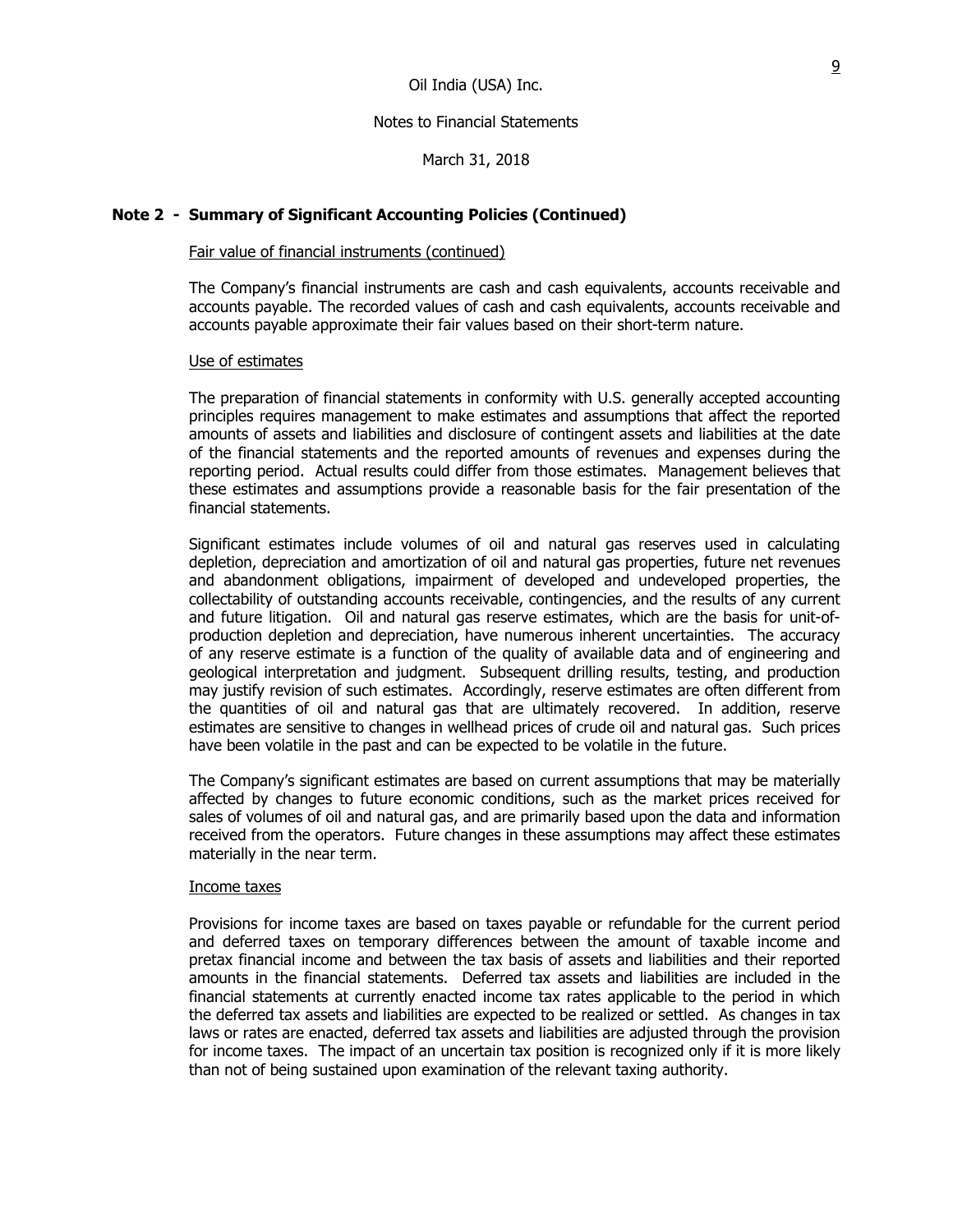March 31, 2018

# **Note 2 - Summary of Significant Accounting Policies (Continued)**

### Income taxes (continued)

The state of Texas has a gross margin tax of 0.75% that is levied on taxable margin. Taxable margin is defined as total revenue less deduction for costs of goods sold or compensation and benefits in which total calculated taxable margin cannot exceed 70% of total revenue.

Management has evaluated the Company's tax positions and concluded that the Company has taken no uncertain tax positions that require adjustment to the financial statements. The Company will account for interest and penalties assessed as a result of an examination, if any in income tax expense. The Company had no tax-related interest or penalties for the years ended March 31, 2018 and 2017.

During December 2017, the Tax Cuts and Job Act ("TCJA") was enacted in the U.S. The TCJA permanently reduces the maximum corporate income tax rate from 35% to a flat rate of 21% effective January 1, 2018. FASB ASC 740, "Income Taxes", requires deferred tax assets and tax liabilities to be measured at the enacted tax rate expected to apply when the reversal affects the amount of taxes payable or refundable. This required a revaluation of the deferred tax assets and tax liabilities as of December 31, 2017, to reflect the reduced rate of tax over which temporary items will reverse, with the resulting impact of the rate change included in income from continuing operations, if required (See Note 7).

### Recent accounting pronouncements

In May 2014, the FASB issued new guidance intended to change the criteria for recognition of revenue. The new guidance establishes a single revenue recognition model for all contracts with customers, eliminates industry specific requirements and expands disclosure requirements. The core principle of the guidance is that an entity should recognize revenue to depict the transfer of promised goods or services to customers in an amount that reflects the consideration to which the entity expects to be entitled in exchange for those goods or services. To achieve this core principle, an entity should apply the following five steps: (1) identify contracts with customers, (2) identify the performance obligations in the contracts, (3) determine the transaction price, (4) allocate the transaction price to the performance obligation in the contract, and (5) recognize revenue as the entity satisfies performance obligations. The new guidance is effective for annual reporting periods beginning after December 15, 2018, with early adoption permitted. The Company is currently evaluating the impact of this guidance and its impact on the financial statements.

In February 2016, the FASB issued guidance requiring lessees to recognize a lease liability and a right-of-use asset for all leases. Lessor accounting will remain largely unchanged with the exception of changes related to costs which qualify as initial direct costs. The guidance will also require new qualitative and quantitative disclosures to help financial statement users better understand the timing, amount and uncertainty of cash flows arising from leases. This guidance is effective for annual reporting periods beginning after December 15, 2019, with early adoption permitted. The Company is currently evaluating the impact of this guidance and its impact on the financial statements.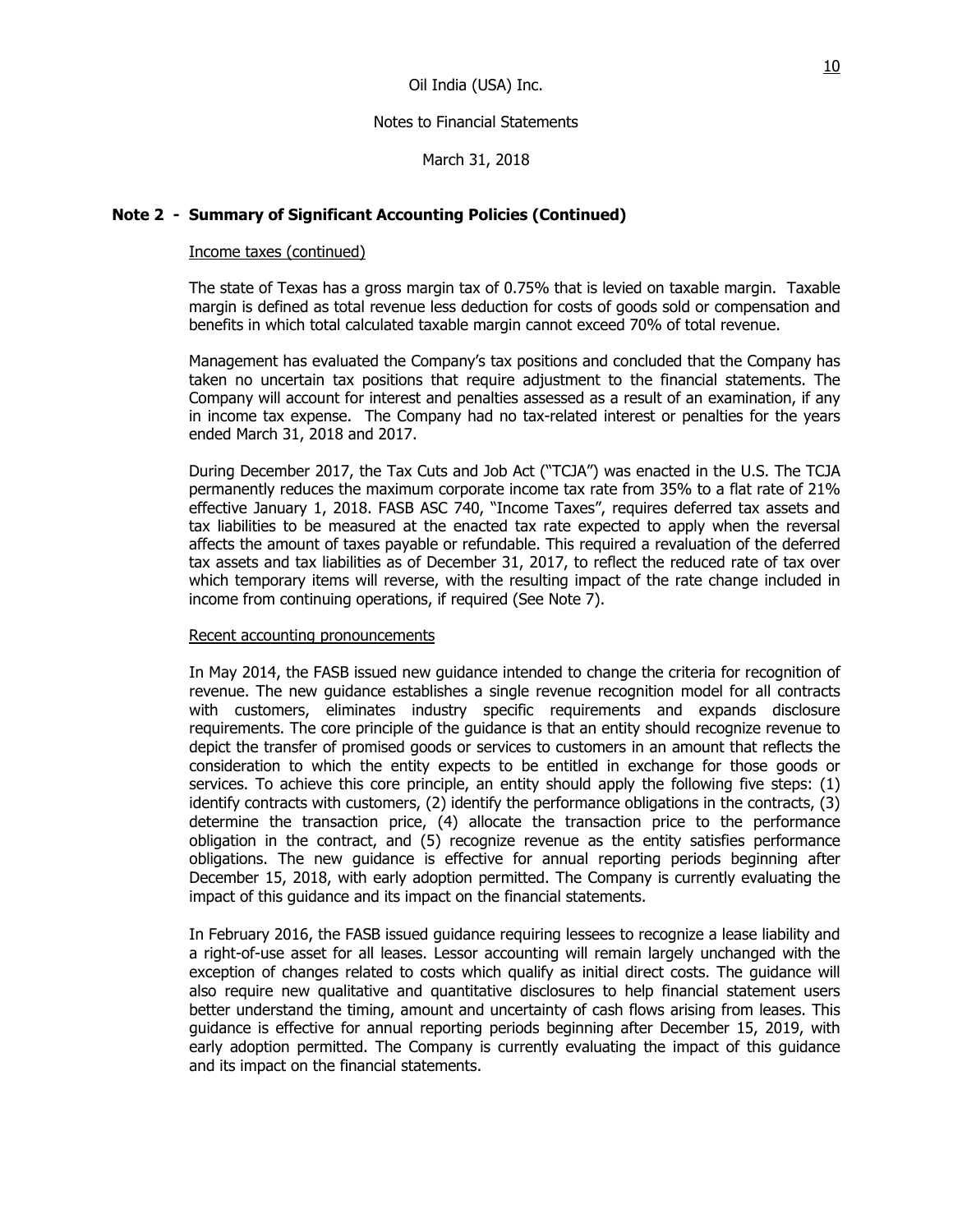March 31, 2018

#### **Note 3 - Line of Credit**

On March 12, 2015, the Company entered into a credit agreement, which was guaranteed by the parent, with a bank for an aggregate amount not to exceed \$90,000,000 (the "Line of Credit"). On March 11, 2016 the Company renewed the Line of Credit. Borrowings under the Line of Credit accrue interest at the one-month LIBOR plus margin (0.75% at March 31, 2016) and is payable monthly. The outstanding principal of \$90,000,000 was paid in full at the maturity date of March 20, 2017. The Line of Credit was not renewed.

# **Note 4 - Asset Retirement Obligations**

A summary of the changes in the asset retirement obligation for the years ending March 31 are as follows:

|                                                                        | 2018               | 2017                       |
|------------------------------------------------------------------------|--------------------|----------------------------|
| Asset retirement obligation, beginning of year<br>Liabilities incurred | 1,602,372<br>8,406 | \$<br>1,413,315<br>134,235 |
| Revisions of estimate<br>Accretion expense                             | 62,236             | (3, 124)<br>57,946         |
| Asset retirement obligation, end of year                               | 1,673,014          | 1,602,372                  |

### **Note 5 - Fair Value Measurements**

The initial measurement of asset retirement obligations at fair value is calculated using discounted cash flow techniques and based on internal estimates of future retirement costs associated with property, plant and equipment. Significant Level 3 inputs used in the calculation of asset retirement obligations include plugging costs and reserve lives. A reconciliation of the Company's asset retirement obligations is presented in Note 4 - Asset Retirement Obligation.

Significant Level 3 inputs associated with the calculation of discounted cash flows used in the impairment analysis include the Company's estimate of future crude oil, natural gas, and natural gas liquids prices, production costs, development expenditures, anticipated production of proved reserves, appropriate risk-adjusted discount rates and other relevant data (see Note 2 - Summary of Significant Accounting Policies under the caption "Oil and natural gas properties").

### **Note 6 - Related Party Transactions**

The Parent from time to time makes advances to the Company for both capital expenditure and working capital needs. The total amount of outstanding advances from the Parent and interest payable on the Parent's loan was \$27,922 and \$168,650 at March 31, 2018 and 2017, respectively, and is recorded as payable to Parent on the balance sheets.

The Parent made a contribution of \$90,000,000 in March 2017 to fund the payoff of the line of credit. During the year ended March 31, 2018, 9,000,000,000 shares of common stock were issued to the Parent at par of \$0.01 per share for no additional consideration.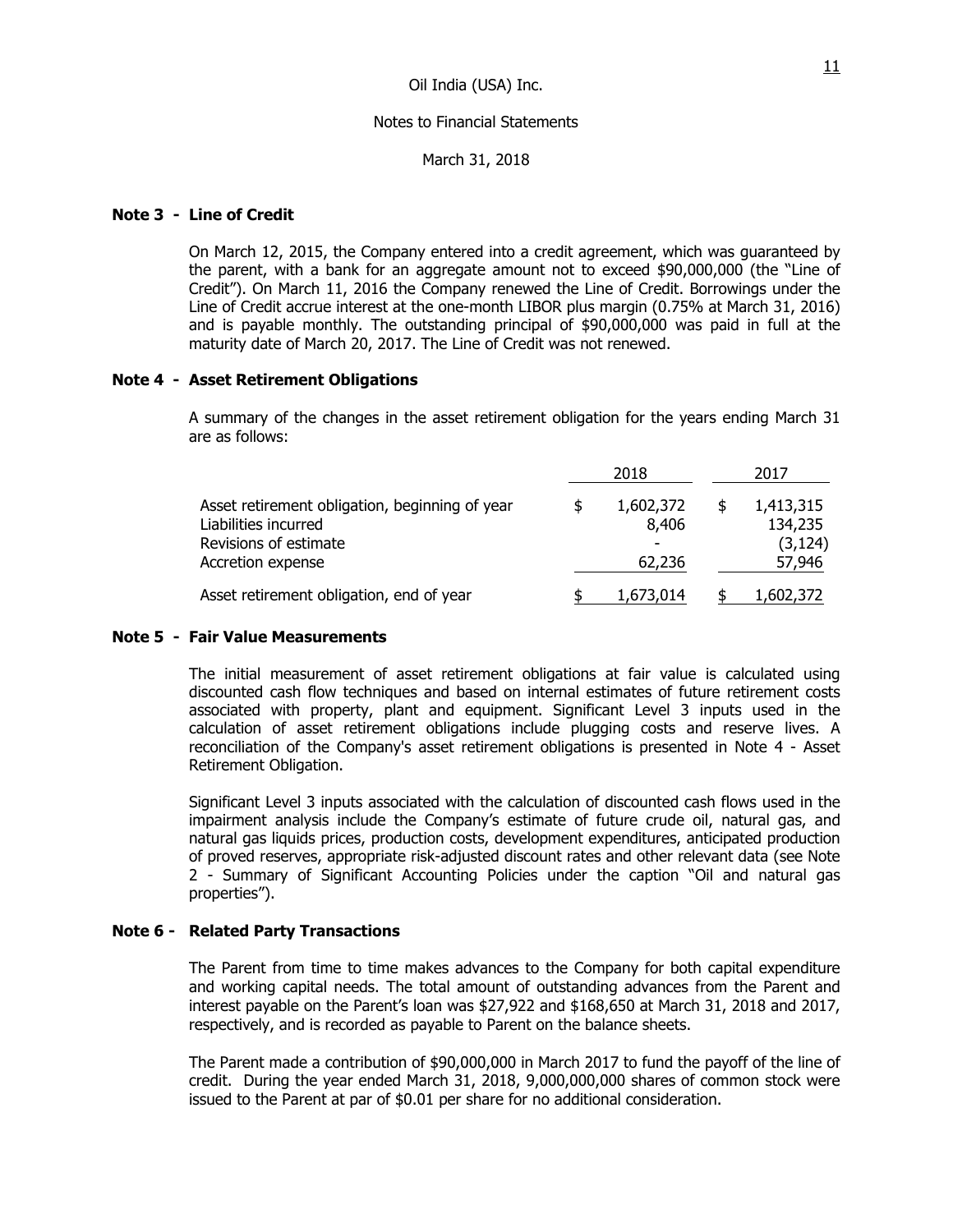#### March 31, 2018

### **Note 7 - Income Taxes**

Deferred income taxes reflect the net tax effects of temporary differences between the carrying amounts of assets and liabilities for financial reporting purposes and the amounts used for income tax purposes using a U.S. Federal statutory corporate rate of 21% as of March 31, 2018 and 35% as of March 31, 2017. The significant components of the net deferred tax asset as of March 31 are as follows:

|                                                                                                                                                                                                     | 2018                                                     | 2017                                                       |
|-----------------------------------------------------------------------------------------------------------------------------------------------------------------------------------------------------|----------------------------------------------------------|------------------------------------------------------------|
| Differences in depletion, depreciation, and<br>amortization of property for tax purposes<br>Federal net operating loss carryforward<br>State net operating loss carryforward<br>Valuation allowance | (2,387,228)<br>12,533,757<br>2,183,082<br>(12, 329, 611) | (1, 555, 558)<br>16,716,585<br>1,437,387<br>(16, 598, 414) |
| Deferred tax asset                                                                                                                                                                                  |                                                          |                                                            |

The Company had a net operating loss carryforward available at March 31, 2018 that amounts to approximately \$59,684,557, which begins to expires in 2033.

Income tax expense differed from the amount computed by applying the U.S. federal income tax rate of 21% as of March 31, 2018 and 35% as of March 31, 2017 to pretax income, as a result of the following:

|                                                                                                                                     | Year Ended March 31, |                                                  |    |                                                                |
|-------------------------------------------------------------------------------------------------------------------------------------|----------------------|--------------------------------------------------|----|----------------------------------------------------------------|
|                                                                                                                                     |                      | 2018                                             |    | 2017                                                           |
| Income tax benefit at statutory rate<br>State tax benefit<br>Prior year true-ups<br>Tax rate change<br>Other<br>Valuation allowance | \$                   | 2,216,889<br>190,621<br>(6,676,313)<br>4,268,803 | \$ | 4,096,526<br>258,180<br>(1, 179, 795)<br>85,859<br>(3,260,770) |
| Total tax expense                                                                                                                   | \$                   |                                                  |    |                                                                |

As a result of the timing of the enactment of the TCJA, the Company included tax expense of \$6,676,313 resulting from the impact on net deferred tax assets of the change in the Federal tax rate from 35% to 21% during December 2017. The Company recorded an adjustment to the valuation allowance for a similar amount providing for an overall impact on tax benefit of nil resulting from this Federal tax rate change.

#### **Note 8 - Equity Transactions**

The Parent made a contribution of \$90,000,000 in March 2017 to fund the payoff of line of credit. The contribution was recorded as additional paid in capital.

On March 26, 2018, the Company increased the number of authorized par value \$0.01 common shares from 3,500,000,000 shares to 12,000,000,000 shares. Simultaneously, for no additional consideration, the Company issued to its parent in the aggregate 9,000,000,000 additional common shares.